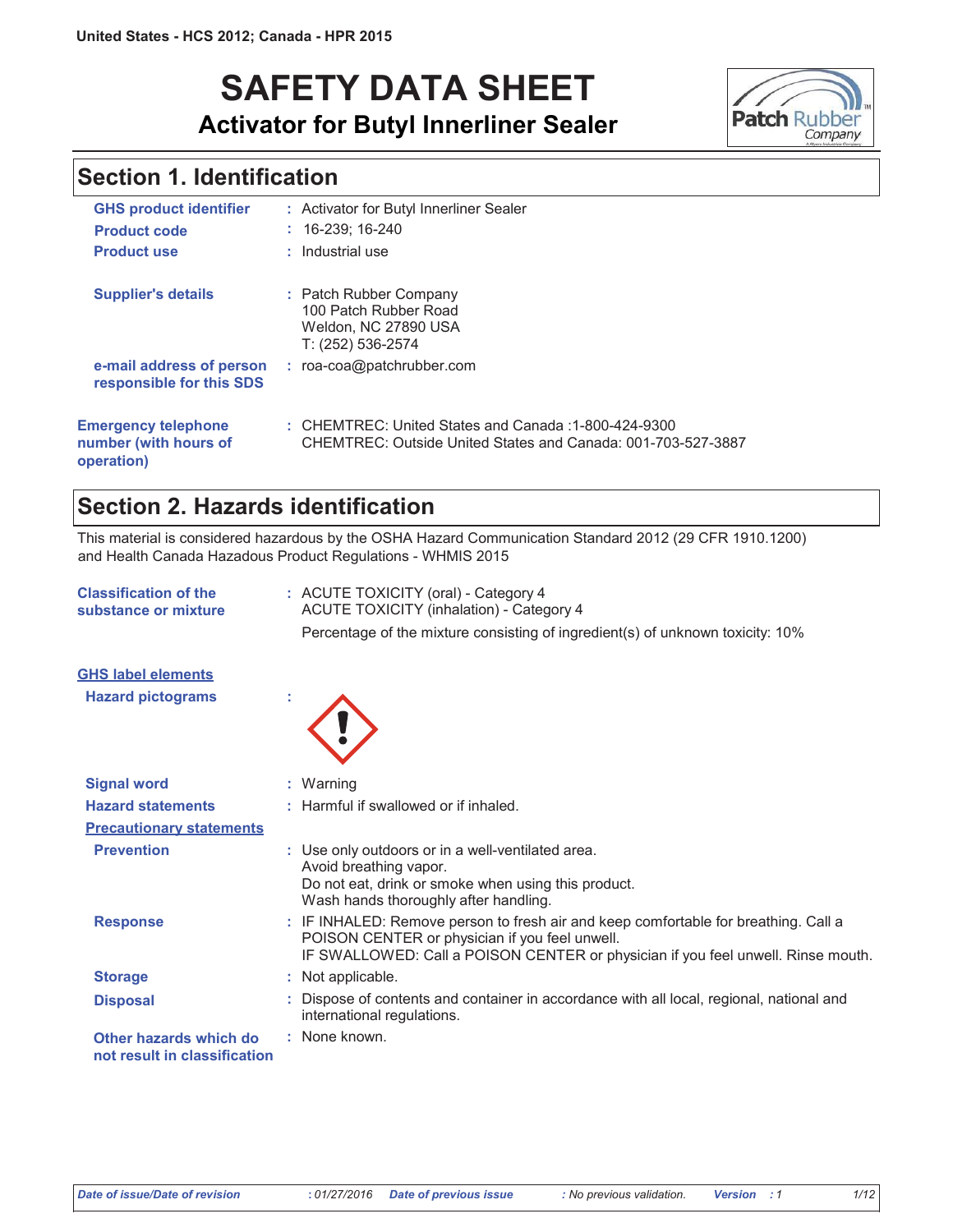## Section 3. Composition/information on ingredients

#### Substance/mixture : Mixture **Other means of** : Not available. identification

| <b>CAS number/other identifiers</b> |                    |
|-------------------------------------|--------------------|
| <b>CAS number</b>                   | : Not applicable.  |
| <b>Product code</b>                 | $: 16-239: 16-240$ |

| <b>Ingredient name</b> | $\frac{9}{6}$ | <b>CAS number</b> |
|------------------------|---------------|-------------------|
| I manganese dioxide    | $40 - 70$     | 1313-13-9         |
| I terphenyl            | и<br>1 - 5    | 26140-60-3        |

Any concentration shown as a range is to protect confidentiality or is due to batch variation.

There are no additional ingredients present which, within the current knowledge of the supplier and in the concentrations applicable, are classified as hazardous to health or the environment and hence require reporting in this section.

Occupational exposure limits, if available, are listed in Section 8.

## **Section 4. First aid measures**

| <b>Description of necessary first aid measures</b> |                                                                                                                                                                                                                                                                                                                                                                                                                                                                                                                                                                                                                                                                                                                                                                                                                               |  |
|----------------------------------------------------|-------------------------------------------------------------------------------------------------------------------------------------------------------------------------------------------------------------------------------------------------------------------------------------------------------------------------------------------------------------------------------------------------------------------------------------------------------------------------------------------------------------------------------------------------------------------------------------------------------------------------------------------------------------------------------------------------------------------------------------------------------------------------------------------------------------------------------|--|
|                                                    | : Immediately flush eyes with plenty of water, occasionally lifting the upper and lower<br>eyelids. Check for and remove any contact lenses. Continue to rinse for at least 10<br>minutes. Get medical attention if irritation occurs.                                                                                                                                                                                                                                                                                                                                                                                                                                                                                                                                                                                        |  |
|                                                    | : Remove victim to fresh air and keep at rest in a position comfortable for breathing. If it<br>is suspected that fumes are still present, the rescuer should wear an appropriate mask<br>or self-contained breathing apparatus. If not breathing, if breathing is irregular or if<br>respiratory arrest occurs, provide artificial respiration or oxygen by trained personnel. It<br>may be dangerous to the person providing aid to give mouth-to-mouth resuscitation.<br>Get medical attention if adverse health effects persist or are severe. If necessary, call a<br>poison center or physician. If unconscious, place in recovery position and get medical<br>attention immediately. Maintain an open airway. Loosen tight clothing such as a collar,<br>tie, belt or waistband.                                       |  |
|                                                    | : Flush contaminated skin with plenty of water. Remove contaminated clothing and<br>shoes. Get medical attention if symptoms occur. Wash clothing before reuse. Clean<br>shoes thoroughly before reuse.                                                                                                                                                                                                                                                                                                                                                                                                                                                                                                                                                                                                                       |  |
|                                                    | : Wash out mouth with water. Remove dentures if any. Remove victim to fresh air and<br>keep at rest in a position comfortable for breathing. If material has been swallowed and<br>the exposed person is conscious, give small quantities of water to drink. Stop if the<br>exposed person feels sick as vomiting may be dangerous. Do not induce vomiting<br>unless directed to do so by medical personnel. If vomiting occurs, the head should be<br>kept low so that vomit does not enter the lungs. Get medical attention. If necessary,<br>call a poison center or physician. Never give anything by mouth to an unconscious<br>person. If unconscious, place in recovery position and get medical attention<br>immediately. Maintain an open airway. Loosen tight clothing such as a collar, tie, belt<br>or waistband. |  |
|                                                    |                                                                                                                                                                                                                                                                                                                                                                                                                                                                                                                                                                                                                                                                                                                                                                                                                               |  |

Most important symptoms/effects, acute and delayed

| <b>Potential acute health effects</b> |                              |  |  |  |
|---------------------------------------|------------------------------|--|--|--|
| Eye contact                           | : May cause eye irritation.  |  |  |  |
| <b>Inhalation</b>                     | $:$ Harmful if inhaled.      |  |  |  |
| <b>Skin contact</b>                   | : May cause skin irritation. |  |  |  |
| Ingestion                             | : Harmful if swallowed.      |  |  |  |
| Over-exposure signs/symptoms          |                              |  |  |  |
| Eye contact                           | No specific data.            |  |  |  |
| <b>Inhalation</b>                     | No specific data.            |  |  |  |

 $2/12$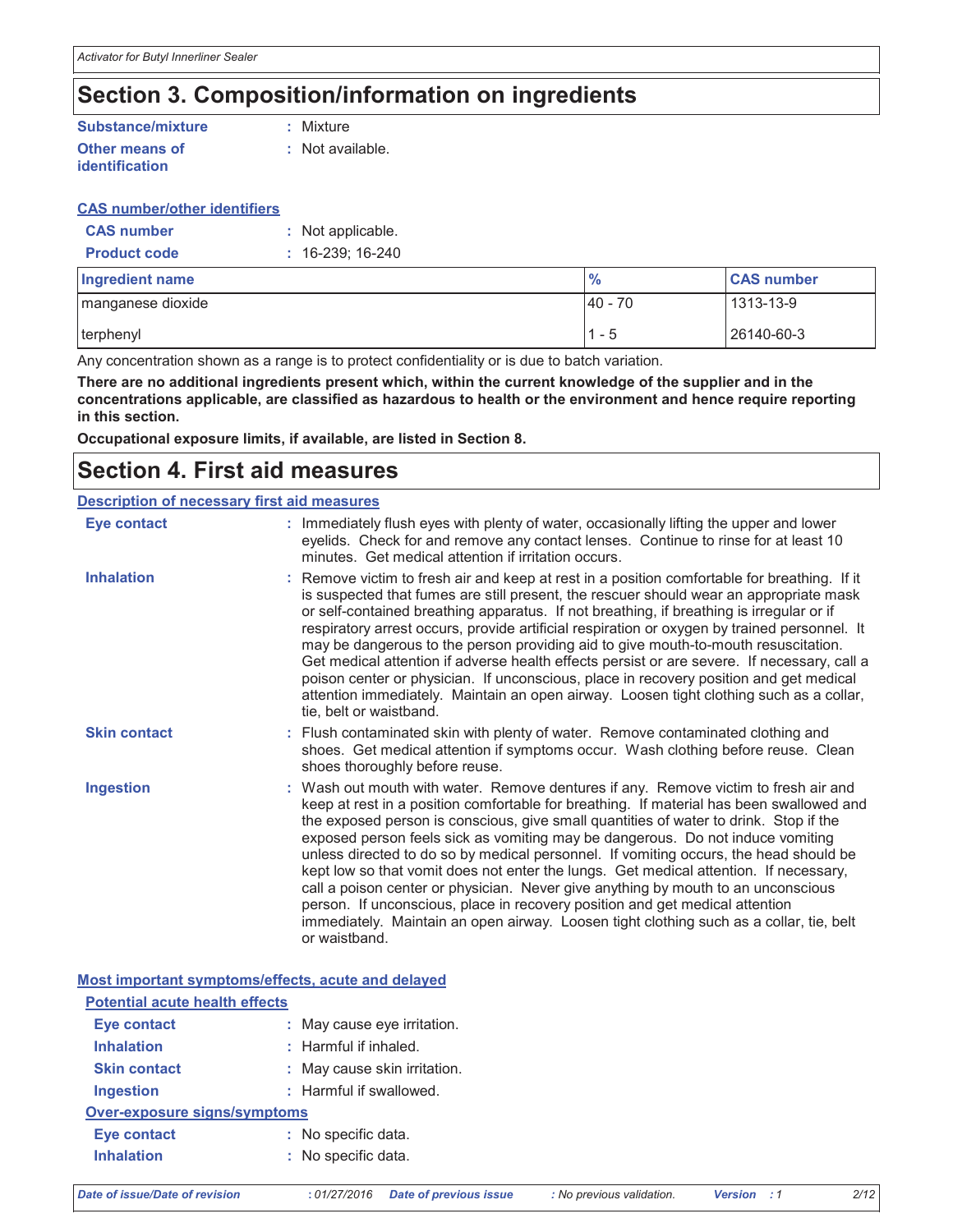## **Section 4. First aid measures**

| <b>Skin contact</b>               | : No specific data.                                                                                                                                                                                                                                                                                                     |
|-----------------------------------|-------------------------------------------------------------------------------------------------------------------------------------------------------------------------------------------------------------------------------------------------------------------------------------------------------------------------|
| <b>Ingestion</b>                  | : No specific data.                                                                                                                                                                                                                                                                                                     |
|                                   | <u>Indication of immediate medical attention and special treatment needed, if necessary</u>                                                                                                                                                                                                                             |
| <b>Notes to physician</b>         | : Treat symptomatically. Contact poison treatment specialist immediately if large<br>quantities have been ingested or inhaled.                                                                                                                                                                                          |
| <b>Specific treatments</b>        | : No specific treatment.                                                                                                                                                                                                                                                                                                |
| <b>Protection of first-aiders</b> | : No action shall be taken involving any personal risk or without suitable training. If it is<br>suspected that fumes are still present, the rescuer should wear an appropriate mask or<br>self-contained breathing apparatus. It may be dangerous to the person providing aid to<br>give mouth-to-mouth resuscitation. |

See toxicological information (Section 11)

## **Section 5. Fire-fighting measures**

| <b>Extinguishing media</b>                               |                                                                                                                                                                                                                                                           |
|----------------------------------------------------------|-----------------------------------------------------------------------------------------------------------------------------------------------------------------------------------------------------------------------------------------------------------|
| <b>Suitable extinguishing</b><br>media                   | : In case of fire, use water spray (fog), foam, dry chemical or $CO2$ .                                                                                                                                                                                   |
| <b>Unsuitable extinguishing</b><br>media                 | : None known.                                                                                                                                                                                                                                             |
| <b>Specific hazards arising</b><br>from the chemical     | : In a fire or if heated, a pressure increase will occur and the container may burst. In a<br>fire, decomposition may produce toxic gases/fumes.                                                                                                          |
| <b>Hazardous thermal</b><br>decomposition products       | : Decomposition products may include the following materials:<br>carbon dioxide<br>carbon monoxide<br>metal oxide/oxides                                                                                                                                  |
| <b>Special protective actions</b><br>for fire-fighters   | : Promptly isolate the scene by removing all persons from the vicinity of the incident if<br>there is a fire. No action shall be taken involving any personal risk or without suitable<br>training. Use water spray to keep fire-exposed containers cool. |
| <b>Special protective</b><br>equipment for fire-fighters | : Fire-fighters should wear appropriate protective equipment and self-contained breathing<br>apparatus (SCBA) with a full face-piece operated in positive pressure mode.                                                                                  |
|                                                          |                                                                                                                                                                                                                                                           |

## Section 6. Accidental release measures

### Personal precautions, protective equipment and emergency procedures

| For non-emergency<br>personnel   | : No action shall be taken involving any personal risk or without suitable training.<br>Evacuate surrounding areas. Keep unnecessary and unprotected personnel from<br>entering. Do not touch or walk through spilled material. Avoid breathing vapor or mist.<br>Provide adequate ventilation. Wear appropriate respirator when ventilation is<br>inadequate. Put on appropriate personal protective equipment. |
|----------------------------------|------------------------------------------------------------------------------------------------------------------------------------------------------------------------------------------------------------------------------------------------------------------------------------------------------------------------------------------------------------------------------------------------------------------|
|                                  | For emergency responders : If specialized clothing is required to deal with the spillage, take note of any information in<br>Section 8 on suitable and unsuitable materials.<br>See also the information in "For non-emergency personnel".                                                                                                                                                                       |
| <b>Environmental precautions</b> | : Avoid dispersal of spilled material and runoff and contact with soil, waterways, drains<br>and sewers. Inform the relevant authorities if the product has caused environmental<br>pollution (sewers, waterways, soil or air).                                                                                                                                                                                  |

### Methods and materials for containment and cleaning up

| <b>Small spill</b> | : Stop leak if without risk. Move containers from spill area. Absorb with an inert material |
|--------------------|---------------------------------------------------------------------------------------------|
|                    | and place in an appropriate waste disposal container. Dispose of via a licensed waste       |
|                    | disposal contractor.                                                                        |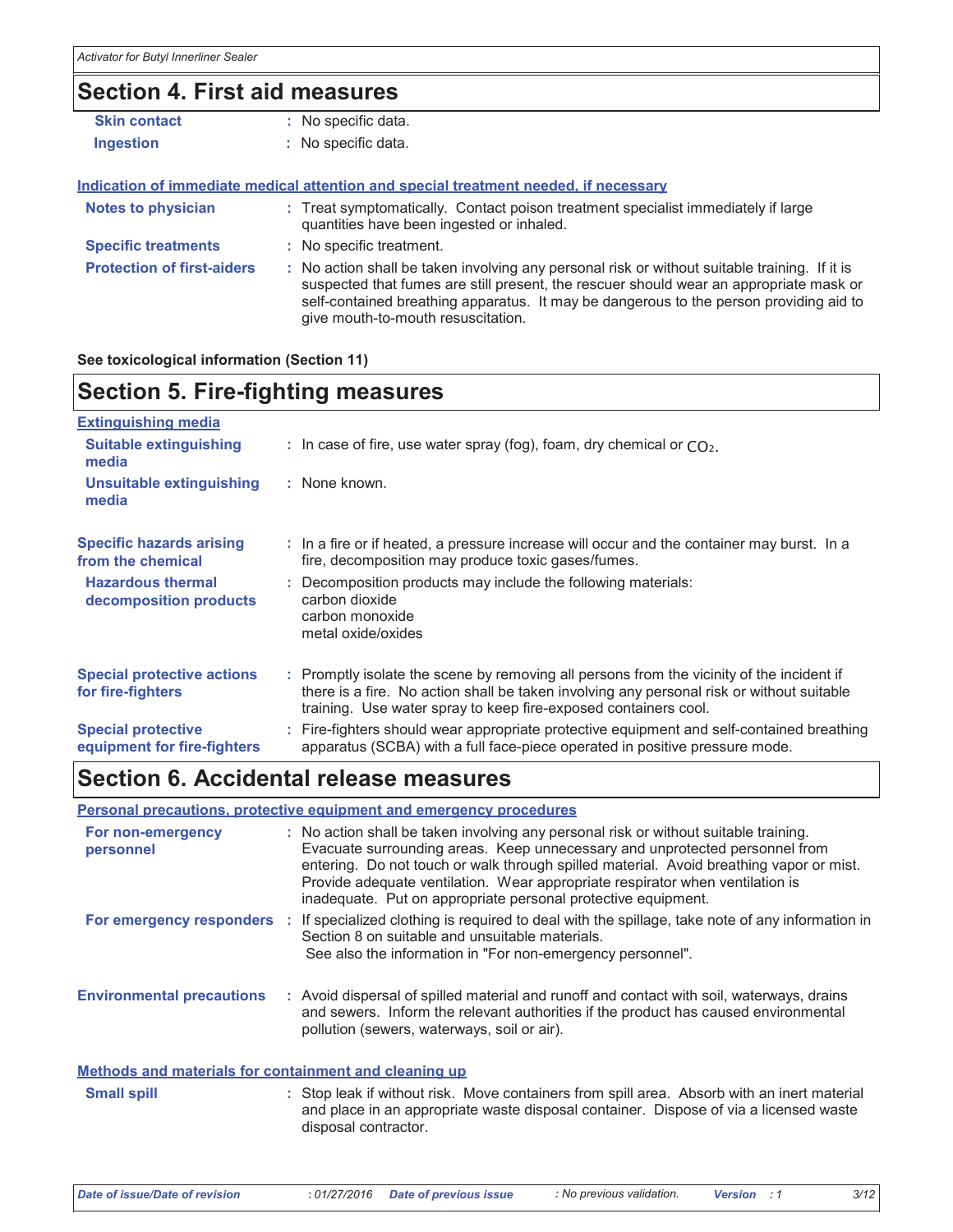# Section 6. Accidental release measures

| Large spill | : Stop leak if without risk. Move containers from spill area. Approach release from<br>upwind. Prevent entry into sewers, water courses, basements or confined areas. Wash<br>spillages into an effluent treatment plant or proceed as follows. Contain and collect<br>spillage with non-combustible, absorbent material e.g. sand, earth, vermiculite or<br>diatomaceous earth and place in container for disposal according to local regulations<br>(see Section 13). Dispose of via a licensed waste disposal contractor. Contaminated<br>absorbent material may pose the same hazard as the spilled product. Note: see |
|-------------|----------------------------------------------------------------------------------------------------------------------------------------------------------------------------------------------------------------------------------------------------------------------------------------------------------------------------------------------------------------------------------------------------------------------------------------------------------------------------------------------------------------------------------------------------------------------------------------------------------------------------|
|             | Section 1 for emergency contact information and Section 13 for waste disposal.                                                                                                                                                                                                                                                                                                                                                                                                                                                                                                                                             |

## **Section 7. Handling and storage**

| <b>Precautions for safe handling</b>                                             |  |                                                                                                                                                                                                                                                                                                                                                                                                                                                                                                              |  |  |
|----------------------------------------------------------------------------------|--|--------------------------------------------------------------------------------------------------------------------------------------------------------------------------------------------------------------------------------------------------------------------------------------------------------------------------------------------------------------------------------------------------------------------------------------------------------------------------------------------------------------|--|--|
| <b>Protective measures</b>                                                       |  | : Put on appropriate personal protective equipment (see Section 8). Do not ingest. Avoid<br>contact with eyes, skin and clothing. Avoid breathing vapor or mist. Use only with<br>adequate ventilation. Wear appropriate respirator when ventilation is inadequate. Keep<br>in the original container or an approved alternative made from a compatible material,<br>kept tightly closed when not in use. Empty containers retain product residue and can be<br>hazardous. Do not reuse container.           |  |  |
| <b>Advice on general</b><br>occupational hygiene                                 |  | : Eating, drinking and smoking should be prohibited in areas where this material is<br>handled, stored and processed. Workers should wash hands and face before eating,<br>drinking and smoking. Remove contaminated clothing and protective equipment before<br>entering eating areas. See also Section 8 for additional information on hygiene<br>measures.                                                                                                                                                |  |  |
| <b>Conditions for safe storage,</b><br>including any<br><b>incompatibilities</b> |  | : Store in accordance with local regulations. Store in original container protected from<br>direct sunlight in a dry, cool and well-ventilated area, away from incompatible materials<br>(see Section 10) and food and drink. Keep container tightly closed and sealed until<br>ready for use. Containers that have been opened must be carefully resealed and kept<br>upright to prevent leakage. Do not store in unlabeled containers. Use appropriate<br>containment to avoid environmental contamination |  |  |

# Section 8. Exposure controls/personal protection

### **Control parameters**

| <b>Occupational exposure limits</b> |  |
|-------------------------------------|--|
|                                     |  |

| <b>Ingredient name</b>                            | <b>Exposure limits</b>                                                                                                                                                                                                                                                                                                                                                                                                                                                                                                           |
|---------------------------------------------------|----------------------------------------------------------------------------------------------------------------------------------------------------------------------------------------------------------------------------------------------------------------------------------------------------------------------------------------------------------------------------------------------------------------------------------------------------------------------------------------------------------------------------------|
| <b>United States Occupational Exposure Limits</b> |                                                                                                                                                                                                                                                                                                                                                                                                                                                                                                                                  |
| manganese dioxide                                 | OSHA PEL 1989 (United States, 3/1989).<br>CEIL: 5 mg/m <sup>3</sup> , (as Mn)<br>NIOSH REL (United States, 10/2013).<br>TWA: 1 mg/m <sup>3</sup> , (as Mn) 10 hours. Form:<br>Fume<br>STEL: 3 mg/m <sup>3</sup> , (as Mn) 15 minutes. Form:<br>Fume<br>OSHA PEL (United States, 2/2013).<br>CEIL: $5 \text{ mg/m}^3$ , (as Mn)<br>ACGIH TLV (United States, 4/2014).<br>TWA: 0.1 mg/m <sup>3</sup> , (as Mn) 8 hours. Form:<br>Inhalable fraction<br>TWA: 0.02 mg/m <sup>3</sup> , (as Mn) 8 hours. Form:<br>Respirable fraction |
| terphenyl                                         | <b>ACGIH TLV (United States, 4/2014).</b><br>$C: 0.53$ ppm<br>C: 5 mg/ $m3$<br>OSHA PEL 1989 (United States, 3/1989).<br>CEIL: 0.5 ppm<br>CEIL: $5 \text{ mg/m}^3$<br>OSHA PEL (United States, 2/2013).<br>CEIL: 1 ppm                                                                                                                                                                                                                                                                                                           |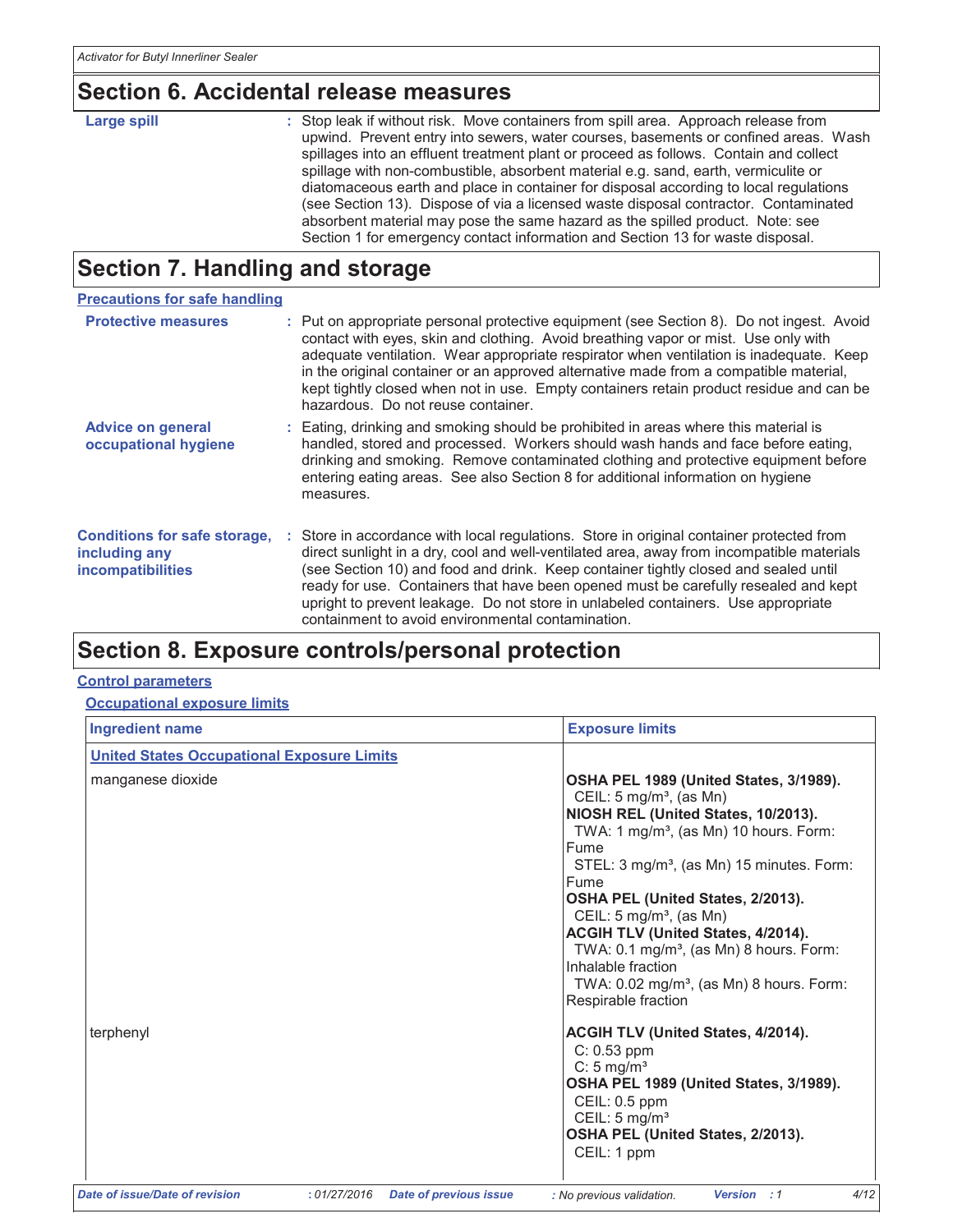# Section 8. Exposure controls/personal protection

| <b>Canada Occupational Exposure Limits</b> |                                                                                                 |                                                                                                                                                                                                                                                                                                                                                                                                                                                                                                                                                                                                                                                                                                                                                    |
|--------------------------------------------|-------------------------------------------------------------------------------------------------|----------------------------------------------------------------------------------------------------------------------------------------------------------------------------------------------------------------------------------------------------------------------------------------------------------------------------------------------------------------------------------------------------------------------------------------------------------------------------------------------------------------------------------------------------------------------------------------------------------------------------------------------------------------------------------------------------------------------------------------------------|
| manganese dioxide<br>terphenyl             |                                                                                                 | CA Quebec Provincial (Canada, 1/2014).<br>TWAEV: $0.2 \text{ mg/m}^3$ , (as Mn) 8 hours. Form:<br>Total dust.<br>CA Alberta Provincial (Canada, 4/2009).<br>8 hrs OEL: 0.2 mg/m <sup>3</sup> , (as Mn) 8 hours.<br>CA British Columbia Provincial (Canada,<br>$2/2015$ ).<br>TWA: $0.2 \text{ mg/m}^3$ , (as Mn) 8 hours.<br>CA Ontario Provincial (Canada, 1/2013).<br>TWA: $0.2 \text{ mg/m}^3$ , (as Mn) 8 hours.<br>CA Alberta Provincial (Canada, 4/2009).<br>$C: 5$ mg/m <sup>3</sup><br><b>CA British Columbia Provincial (Canada,</b><br>$2/2015$ ).<br>C: $5 \text{ mg/m}^3$<br>CA Ontario Provincial (Canada, 1/2013).<br>$C: 0.53$ ppm<br>C: $5 \text{ mg/m}^3$<br>CA Quebec Provincial (Canada, 1/2014).<br>STEV: 0.53 ppm 15 minutes. |
| <b>Appropriate engineering</b><br>controls |                                                                                                 | STEV: 5 mg/m <sup>3</sup> 15 minutes.<br>: Use only with adequate ventilation. Use process enclosures, local exhaust ventilation or<br>other engineering controls to keep worker exposure to airborne contaminants below any                                                                                                                                                                                                                                                                                                                                                                                                                                                                                                                       |
| <b>Environmental exposure</b><br>controls  | recommended or statutory limits.<br>will be necessary to reduce emissions to acceptable levels. | : Emissions from ventilation or work process equipment should be checked to ensure<br>they comply with the requirements of environmental protection legislation. In some<br>cases, fume scrubbers, filters or engineering modifications to the process equipment                                                                                                                                                                                                                                                                                                                                                                                                                                                                                   |

| <b>Individual protection measures</b> |                                                                                                                                                                                                                                                                                                                                                                                                                                                                                                                                                                                                                        |
|---------------------------------------|------------------------------------------------------------------------------------------------------------------------------------------------------------------------------------------------------------------------------------------------------------------------------------------------------------------------------------------------------------------------------------------------------------------------------------------------------------------------------------------------------------------------------------------------------------------------------------------------------------------------|
| <b>Hygiene measures</b>               | : Wash hands, forearms and face thoroughly after handling chemical products, before<br>eating, smoking and using the lavatory and at the end of the working period.<br>Appropriate techniques should be used to remove potentially contaminated clothing.<br>Wash contaminated clothing before reusing. Ensure that eyewash stations and safety<br>showers are close to the workstation location.                                                                                                                                                                                                                      |
| <b>Eye/face protection</b>            | : Safety eyewear complying with an approved standard should be used when a risk<br>assessment indicates this is necessary to avoid exposure to liquid splashes, mists,<br>gases or dusts. If contact is possible, the following protection should be worn, unless<br>the assessment indicates a higher degree of protection: safety glasses with side-<br>shields.                                                                                                                                                                                                                                                     |
| <b>Skin protection</b>                |                                                                                                                                                                                                                                                                                                                                                                                                                                                                                                                                                                                                                        |
| <b>Hand protection</b>                | : Chemical-resistant, impervious gloves complying with an approved standard should be<br>worn at all times when handling chemical products if a risk assessment indicates this is<br>necessary. Considering the parameters specified by the glove manufacturer, check<br>during use that the gloves are still retaining their protective properties. It should be<br>noted that the time to breakthrough for any glove material may be different for different<br>glove manufacturers. In the case of mixtures, consisting of several substances, the<br>protection time of the gloves cannot be accurately estimated. |
| <b>Body protection</b>                | : Personal protective equipment for the body should be selected based on the task being<br>performed and the risks involved and should be approved by a specialist before<br>handling this product.                                                                                                                                                                                                                                                                                                                                                                                                                    |
| <b>Other skin protection</b>          | : Appropriate footwear and any additional skin protection measures should be selected<br>based on the task being performed and the risks involved and should be approved by a<br>specialist before handling this product.                                                                                                                                                                                                                                                                                                                                                                                              |
| Date of issue/Date of revision        | 5/12<br>:01/27/2016<br><b>Date of previous issue</b><br>: No previous validation.<br>Version : 1                                                                                                                                                                                                                                                                                                                                                                                                                                                                                                                       |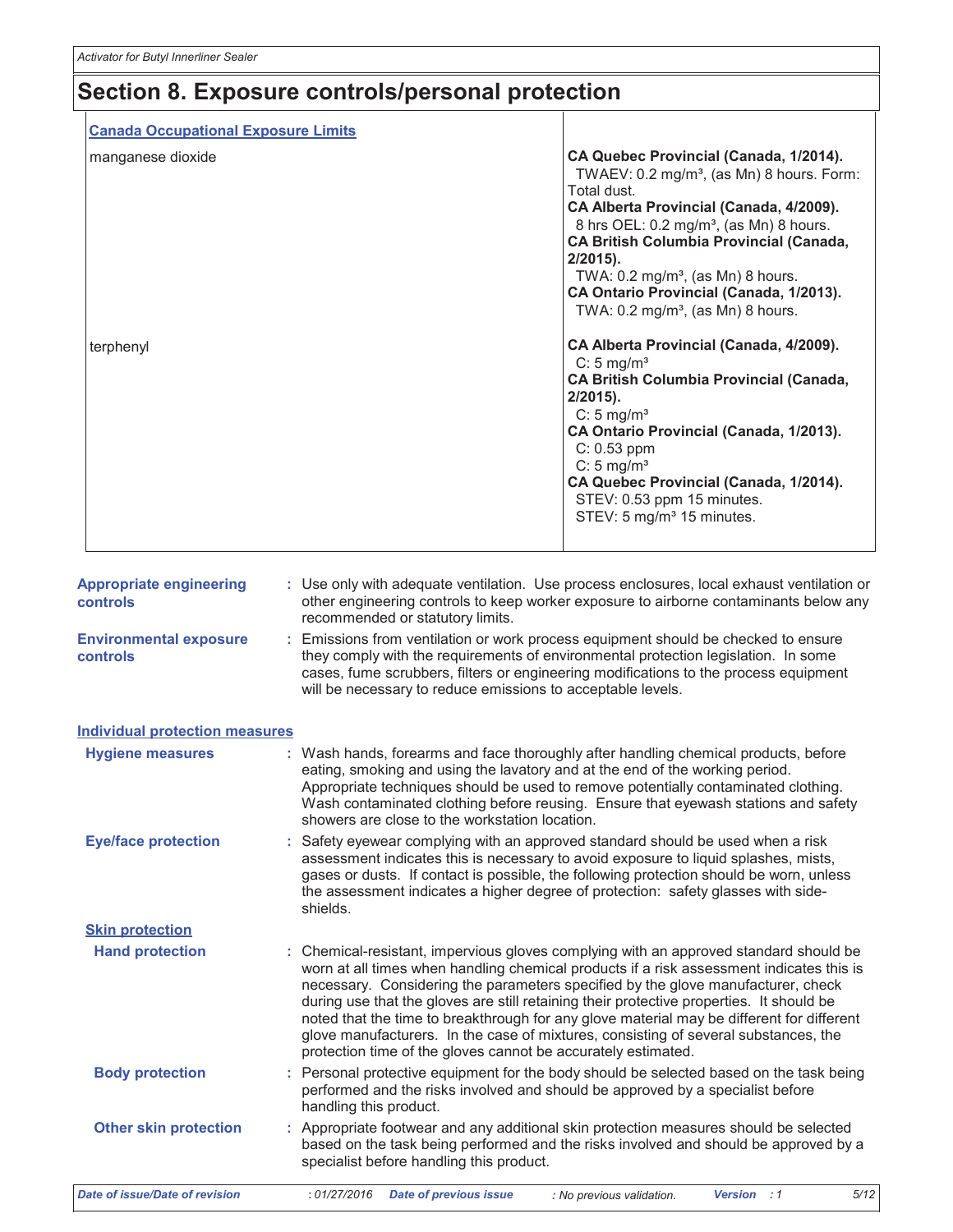### Section 8. Exposure controls/personal protection

**Respiratory protection** 

: Use a properly fitted, air-purifying or air-fed respirator complying with an approved standard if a risk assessment indicates this is necessary. Respirator selection must be based on known or anticipated exposure levels, the hazards of the product and the safe working limits of the selected respirator. Ensure an MSHA/NIOSH-approved respirator or equivalent is used (applicable in the United States).

## **Section 9. Physical and chemical properties**

| <b>Appearance</b>                                 |    |                                                                                                                      |
|---------------------------------------------------|----|----------------------------------------------------------------------------------------------------------------------|
| <b>Physical state</b>                             |    | $:$ Liquid.                                                                                                          |
| <b>Color</b>                                      |    | : Black, Brown.                                                                                                      |
| Odor                                              |    | $:$ Faint odor.                                                                                                      |
| <b>Odor threshold</b>                             |    | : Not available.                                                                                                     |
| pH                                                |    | : Not available.                                                                                                     |
| <b>Melting point</b>                              |    | : Not available.                                                                                                     |
| <b>Boiling point</b>                              |    | : Not available.                                                                                                     |
| <b>Flash point</b>                                |    | Product does not sustain combustion.                                                                                 |
| <b>Evaporation rate</b>                           |    | : Not available.                                                                                                     |
| <b>Flammability (solid, gas)</b>                  |    | : Not available.                                                                                                     |
| Lower and upper explosive<br>(flammable) limits   |    | : Not available.                                                                                                     |
| <b>Vapor pressure</b>                             |    | : Not available.                                                                                                     |
| <b>Vapor density</b>                              |    | : Not available.                                                                                                     |
| <b>Relative density</b>                           |    | : 1.76 [Water = 1]                                                                                                   |
| <b>Solubility</b>                                 |    | $:$ Not available.                                                                                                   |
| <b>Partition coefficient: n-</b><br>octanol/water |    | : Not available.                                                                                                     |
| <b>Auto-ignition temperature</b>                  |    | : Not available.                                                                                                     |
| <b>Decomposition temperature</b>                  |    | : Not available.                                                                                                     |
| <b>Viscosity</b>                                  |    | : Not available.                                                                                                     |
| <b>Explosive properties</b>                       | ÷. | Non-explosive in the presence of the following materials or conditions: open flames,<br>sparks and static discharge. |

## **Section 10. Stability and reactivity**

| <b>Reactivity</b>                            | : No specific test data related to reactivity available for this product or its ingredients.                                                                              |
|----------------------------------------------|---------------------------------------------------------------------------------------------------------------------------------------------------------------------------|
| <b>Chemical stability</b>                    | : The product is stable.                                                                                                                                                  |
| <b>Possibility of hazardous</b><br>reactions | : Under normal conditions of storage and use, hazardous reactions will not occur. Under<br>normal conditions of storage and use, hazardous polymerization will not occur. |
| <b>Conditions to avoid</b>                   | : Keep away from extreme heat and oxidizing agents. Prevent product contamination.                                                                                        |
| <b>Incompatible materials</b>                | : oxidizing agents<br>reducing agents                                                                                                                                     |
| <b>Hazardous decomposition</b><br>products   | : Under normal conditions of storage and use, hazardous decomposition products should<br>not be produced.                                                                 |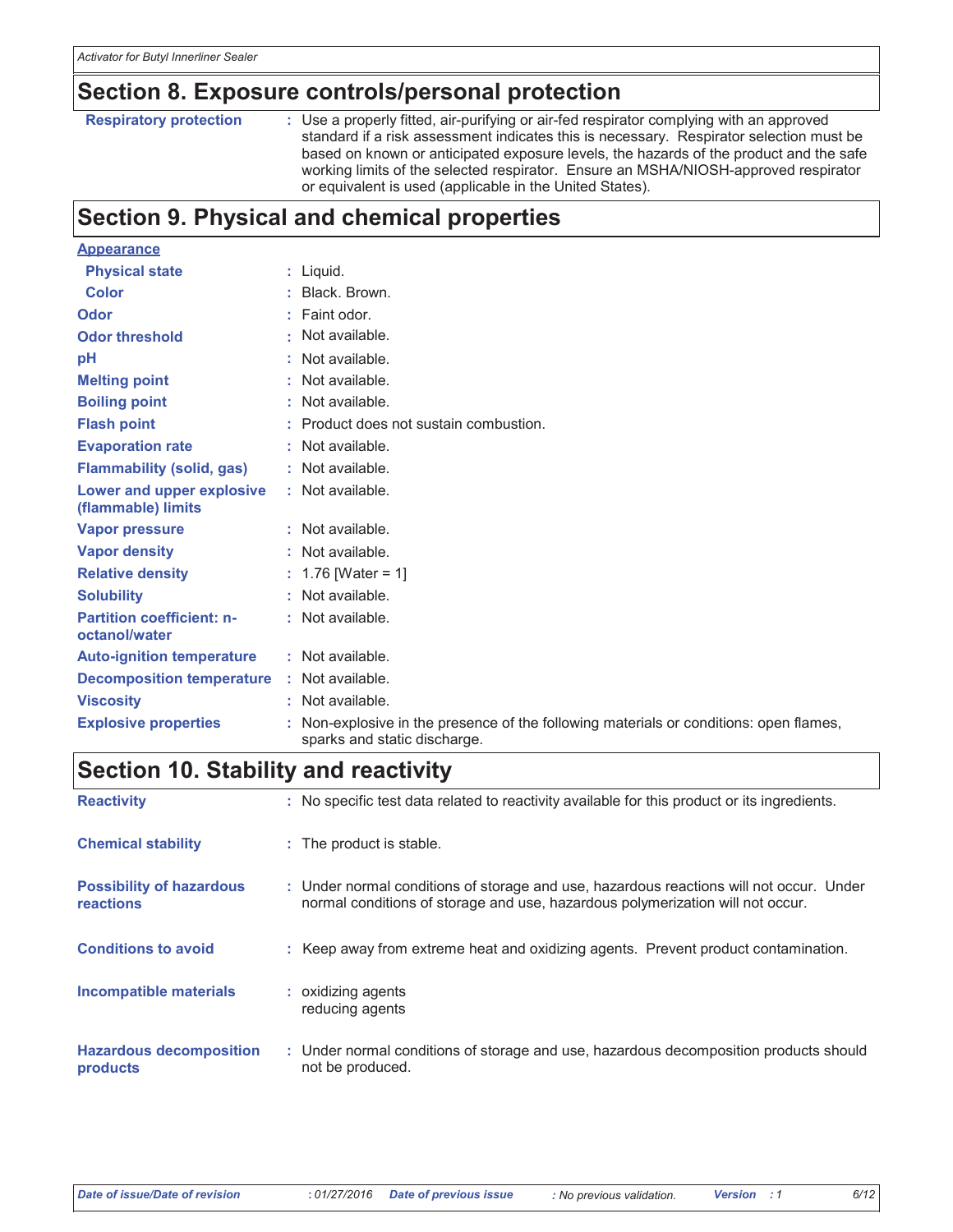## **Section 11. Toxicological information**

### Information on toxicological effects

### **Acute toxicity**

| <b>Product/ingredient name</b> | <b>Result</b>      | <b>Species</b> | <b>Dose</b>                      | <b>Exposure</b> |
|--------------------------------|--------------------|----------------|----------------------------------|-----------------|
| manganese dioxide              | LD50 Oral          | Rat            | 3478 mg/kg                       |                 |
|                                | LD50 Subcutaneous  | Mouse          | 422 mg/kg                        |                 |
|                                | LDLo Intratracheal | Rat            | $50 \frac{\text{mg}}{\text{kg}}$ |                 |
|                                | LDLo Intravenous   | Rabbit         | 45 mg/kg                         |                 |
| terphenyl                      | LD50 Oral          | Rat            | 1400 mg/kg                       |                 |

**Conclusion/Summary** 

: Harmful if swallowed or if inhaled.

### **Irritation/Corrosion**

Not available.

#### **Sensitization**

Not available.

#### **Mutagenicity**

Not available.

#### **Carcinogenicity**

Not available.

#### **Reproductive toxicity**

Not available.

### **Teratogenicity**

Not available.

### Specific target organ toxicity (single exposure)

Not available.

### Specific target organ toxicity (repeated exposure)

Not available.

### **Aspiration hazard**

Not available.

| Information on the likely | : Routes of entry anticipated: Oral, Dermal, Inhalation, Ocular. |  |  |
|---------------------------|------------------------------------------------------------------|--|--|
| routes of exposure        |                                                                  |  |  |

### **Potential acute health effects**

| <b>Eye contact</b>  | : May cause eye irritation.  |
|---------------------|------------------------------|
| <b>Inhalation</b>   | $:$ Harmful if inhaled.      |
| <b>Skin contact</b> | : May cause skin irritation. |
| <b>Ingestion</b>    | : Harmful if swallowed.      |

### Symptoms related to the physical, chemical and toxicological characteristics

| Eye contact         | : No specific data. |
|---------------------|---------------------|
| <b>Inhalation</b>   | : No specific data. |
| <b>Skin contact</b> | : No specific data. |
| <b>Ingestion</b>    | : No specific data. |

### Delayed and immediate effects and also chronic effects from short and long term exposure **Short term exposure**

**Date of issue/Date of revision** 

Version : 1

 $7/12$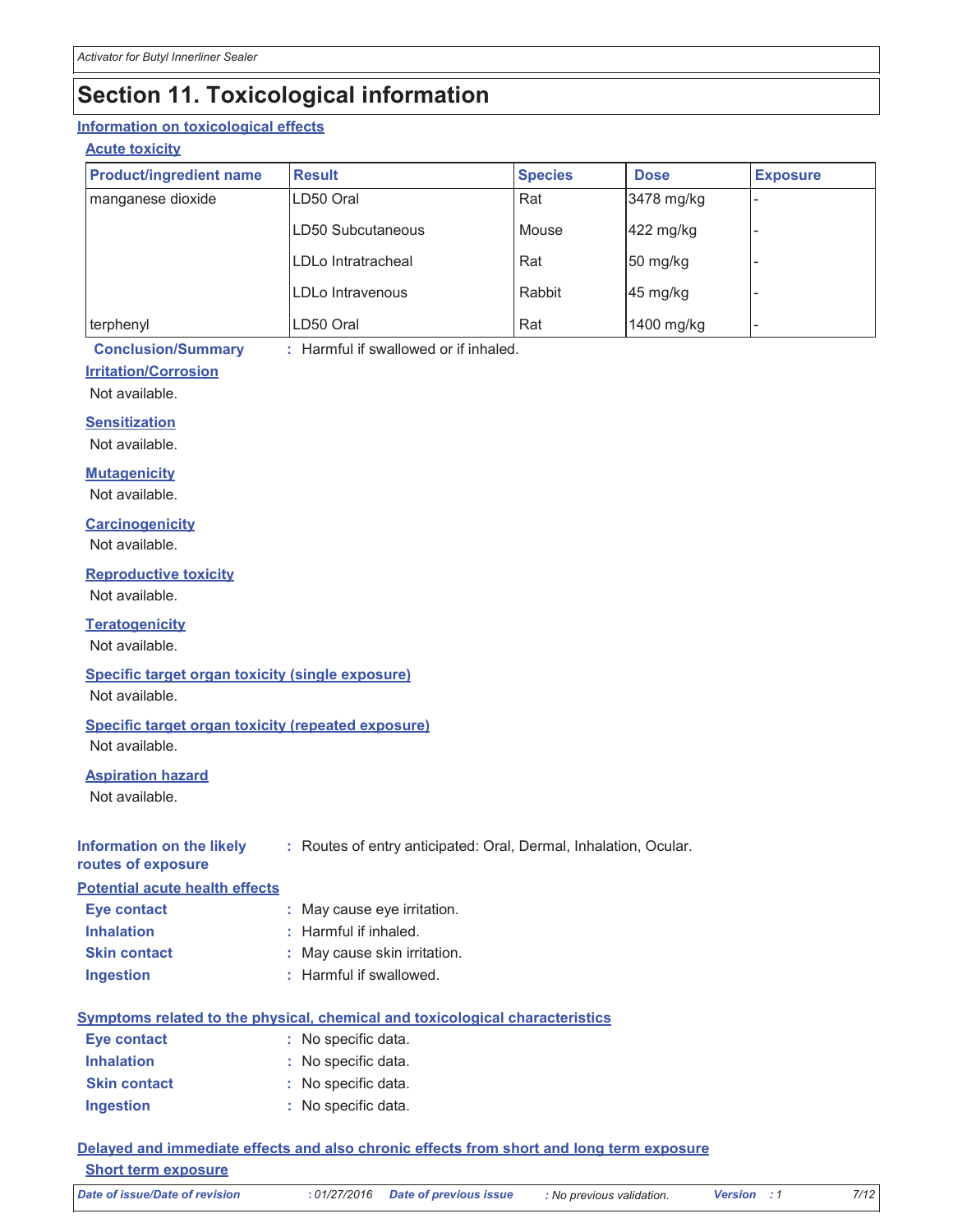## **Section 11. Toxicological information**

|                                         | : Not available.                                                                        |
|-----------------------------------------|-----------------------------------------------------------------------------------------|
|                                         | : Not available.                                                                        |
|                                         |                                                                                         |
|                                         | : Not available.                                                                        |
|                                         | : Repeated or prolonged exposure to the substance can produce nervous system<br>damage. |
| <b>Potential chronic health effects</b> |                                                                                         |
|                                         |                                                                                         |
|                                         | : No known significant effects or critical hazards.                                     |
|                                         | : No known significant effects or critical hazards.                                     |
|                                         | : No known significant effects or critical hazards.                                     |
|                                         | : No known significant effects or critical hazards.                                     |
|                                         | : No known significant effects or critical hazards.                                     |
|                                         | : No known significant effects or critical hazards.                                     |
|                                         |                                                                                         |

#### **Numerical measures of toxicity**

#### **Acute toxicity estimates**

| Route               | <b>ATE value</b> |
|---------------------|------------------|
| Oral                | 870.6 mg/kg      |
| Inhalation (vapors) | 19.64 mg/l       |

## **Section 12. Ecological information**

### **Toxicity**

Not available.

**Conclusion/Summary** : May cause long lasting harmful effects to aquatic life.

#### **Persistence and degradability**

Not available.

### **Bioaccumulative potential**

Not available.

coefficient (Koc)

#### **Mobility in soil Soil/water partition** : Not available.

**Other adverse effects** : No known significant effects or critical hazards.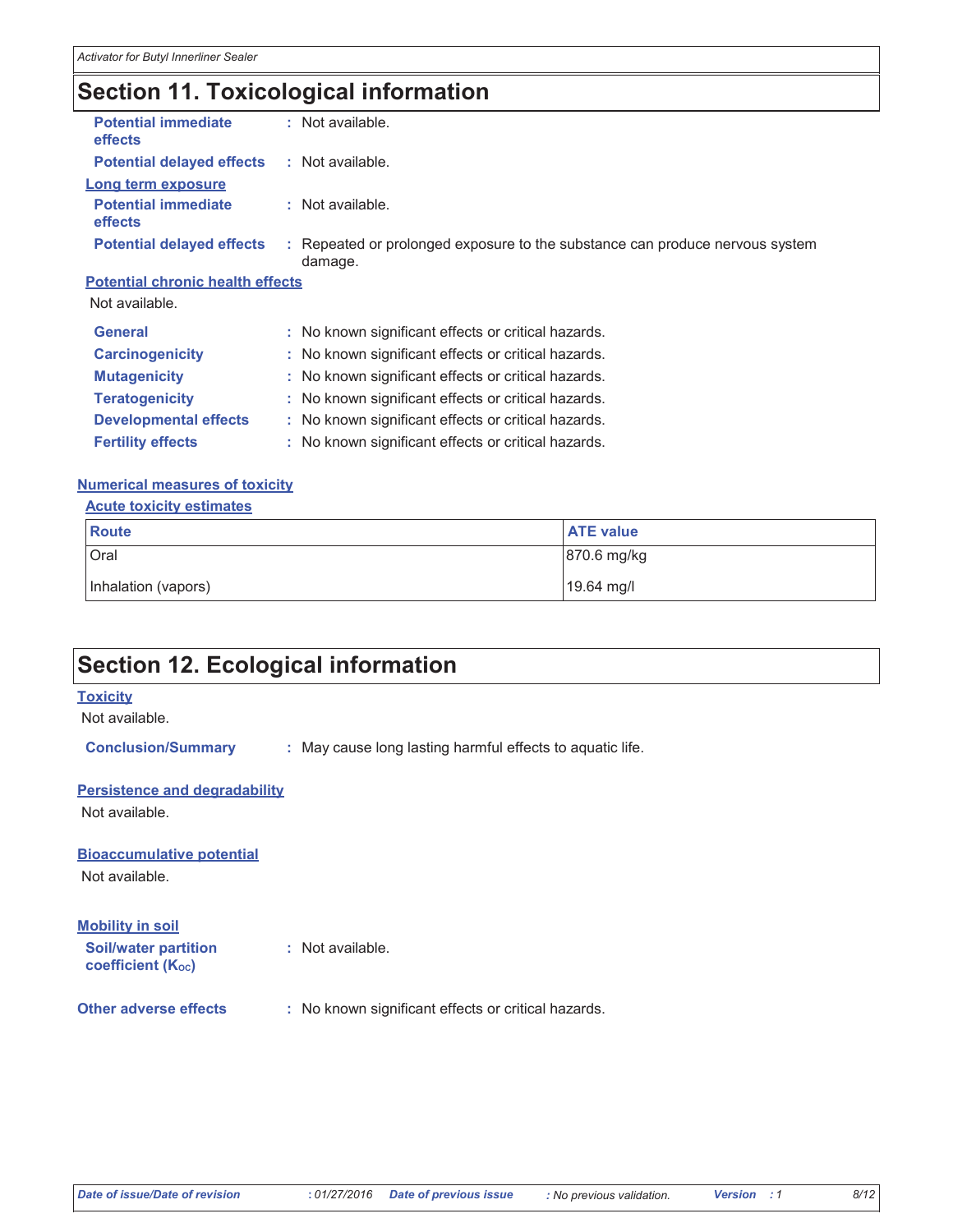## **Section 13. Disposal considerations**

**Disposal methods** 

: The generation of waste should be avoided or minimized wherever possible. Disposal of this product, solutions and any by-products should at all times comply with the requirements of environmental protection and waste disposal legislation and any federal, state and regional local authority requirements. Dispose of surplus and non-recyclable products via a licensed waste disposal contractor. Waste should not be disposed of untreated to the sewer unless fully compliant with the requirements of all authorities with jurisdiction. Waste packaging should be recycled. Incineration or landfill should only be considered when recycling is not feasible. This material and its container must be disposed of in a safe way. Care should be taken when handling emptied containers that have not been cleaned or rinsed out. Empty containers or liners may retain some product residues. Vapor from product residues may create a highly flammable or explosive atmosphere inside the container. Do not cut, weld or grind used containers unless they have been cleaned thoroughly internally. Avoid dispersal of spilled material and runoff and contact with soil, waterways, drains and sewers.

### **Section 14. Transport information**

|                                      | <b>DOT</b><br><b>Classification</b> | <b>TDG</b><br><b>Classification</b> |   | <b>IMDG</b>             | <b>IATA</b>    |
|--------------------------------------|-------------------------------------|-------------------------------------|---|-------------------------|----------------|
| <b>UN number</b>                     | Not regulated.                      | Not regulated.                      |   | Not regulated.          | Not regulated. |
| <b>UN proper</b><br>shipping name    | $\overline{\phantom{a}}$            |                                     |   |                         |                |
| <b>Transport</b><br>hazard class(es) |                                     |                                     |   |                         |                |
| Label                                |                                     |                                     |   |                         |                |
| <b>Packing group</b>                 | $\overline{\phantom{0}}$            |                                     |   |                         |                |
| <b>Environmental</b><br>hazards      | No.                                 | No.                                 | ۰ | Marine<br>Pollutant: No | No.            |
| <b>Additional</b><br>information     | Ξ.                                  |                                     |   | ۰                       |                |

Special precautions for user : Transport within user's premises: always transport in closed containers that are upright and secure. Ensure that persons transporting the product know what to do in the event of an accident or spillage.

**Transport in bulk according : Not available.** to Annex II of MARPOL and the IBC Code

### **Section 15. Regulatory information**

| <b>U.S. Federal regulations</b>                                                   |    | : TSCA 8(a) CDR Exempt/Partial exemption: Not determined                         |  |  |
|-----------------------------------------------------------------------------------|----|----------------------------------------------------------------------------------|--|--|
|                                                                                   |    | <b>United States inventory (TSCA 8b):</b> All components are listed or exempted. |  |  |
| <b>Clean Air Act Section 112</b><br>(b) Hazardous Air<br><b>Pollutants (HAPs)</b> | 20 | Listed                                                                           |  |  |
| <b>Clean Air Act Section 602</b><br><b>Class I Substances</b>                     |    | : Not listed                                                                     |  |  |
| <b>Clean Air Act Section 602</b><br><b>Class II Substances</b>                    |    | : Not listed                                                                     |  |  |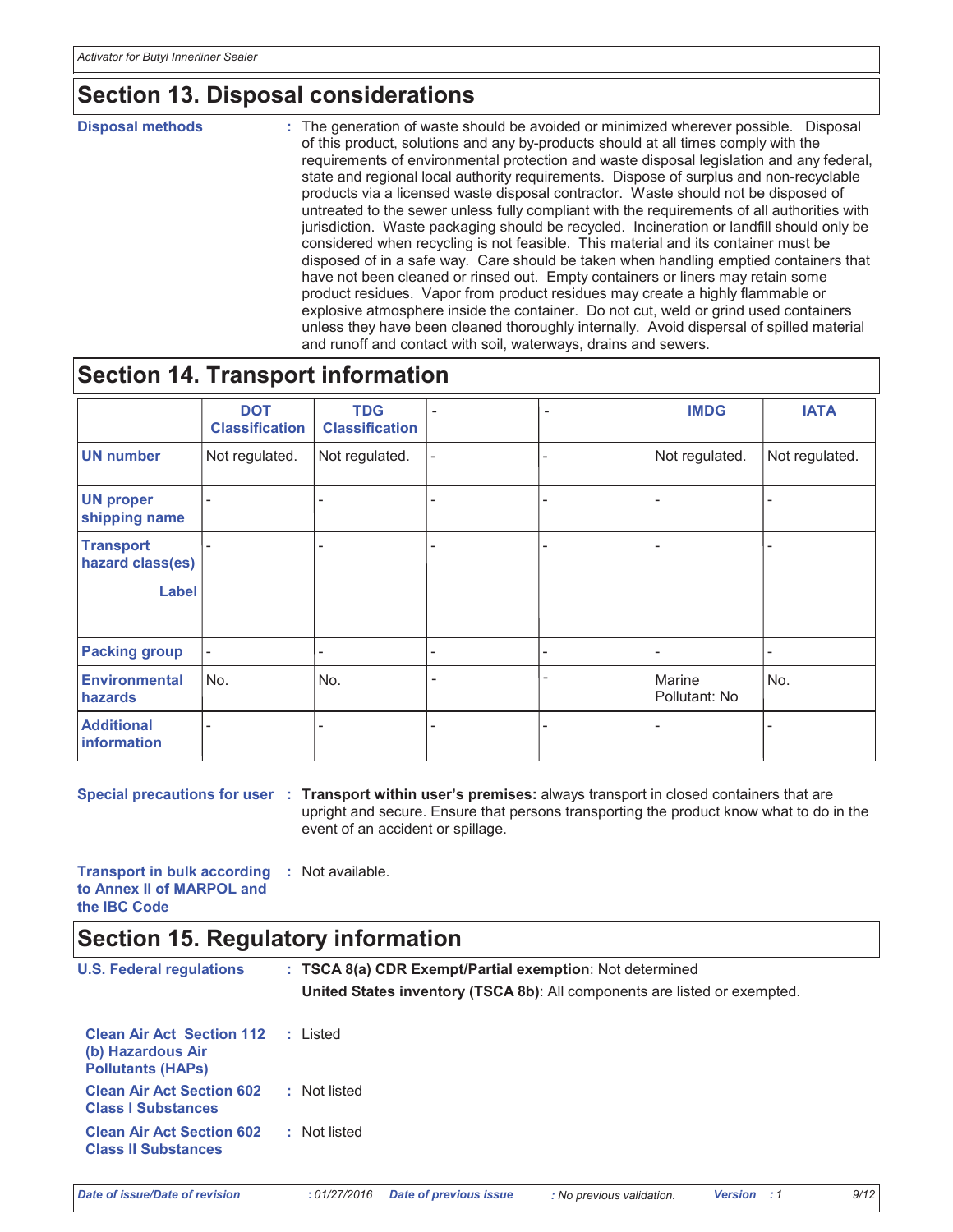## **Section 15. Regulatory information**

**DEA List I Chemicals** : Not listed (Precursor Chemicals)

#### **DEA List II Chemicals** : Not listed **(Essential Chemicals)**

#### **SARA 302/304**

#### **Composition/information on ingredients**

No products were found.

| <b>SARA 304 RQ</b> | : Not applicable. |  |
|--------------------|-------------------|--|
|--------------------|-------------------|--|

#### **SARA 311/312**

**Classification** : Immediate (acute) health hazard

#### **Composition/information on ingredients**

| <b>Name</b>       | $\frac{9}{6}$ | <b>Fire</b>     | <b>Sudden</b><br>hazard release of<br><b>pressure</b> | <b>Reactive</b> | Immediate<br>(acute)<br>health<br>hazard | <b>Delaved</b><br>(chronic)<br>health<br>hazard |
|-------------------|---------------|-----------------|-------------------------------------------------------|-----------------|------------------------------------------|-------------------------------------------------|
| manganese dioxide | $≥69 - < 75$  | IN <sub>o</sub> | No.                                                   | No.             | Yes.                                     | No.                                             |
| terphenyl         | 25 - <10      | No.             | No.                                                   | No.             | Yes.                                     | No.                                             |

#### **SARA 313**

|                                           | <b>Product name</b> | <b>CAS number</b> | $\frac{9}{6}$ |
|-------------------------------------------|---------------------|-------------------|---------------|
| <b>Form R - Reporting</b><br>requirements | manganese dioxide   | $1313 - 13 - 9$   | I≥69 - <75    |
| <b>Supplier notification</b>              | I manganese dioxide | $1313 - 13 - 9$   | I≥69 - <75    |

SARA 313 notifications must not be detached from the SDS and any copying and redistribution of the SDS shall include copying and redistribution of the notice attached to copies of the SDS subsequently redistributed.

#### **State regulations**

| <b>Massachusetts</b> | : The following components are listed: HYDROGENATED TERPHENYLS; TERPHENYLS                                                        |
|----------------------|-----------------------------------------------------------------------------------------------------------------------------------|
| <b>New York</b>      | : None of the components are listed.                                                                                              |
| <b>New Jersey</b>    | : The following components are listed: HYDROGENATED TERPHENYLS; TERPHENYL,<br>HYDROGENATED; TERPHENYLS (mixed isomers); TERPHENYL |
| Pennsylvania         | : The following components are listed: MANGANESE COMPOUNDS; HYDROGENATED<br><b>TERPHENYLS; TERPHENYLS</b>                         |

| <b>Canadian lists</b>        |                                                                      |  |
|------------------------------|----------------------------------------------------------------------|--|
| <b>Canadian NPRI</b>         | : The following components are listed: Manganese (and its compounds) |  |
| <b>CEPA Toxic substances</b> | : None of the components are listed.                                 |  |
| <b>Canada inventory</b>      | : All components are listed or exempted.                             |  |

#### **International requlations**

**Chemical Weapon Convention List Schedules I, II & III Chemicals** Not listed. **Montreal Protocol (Annexes A, B, C, E)** 

Not listed.

**Stockholm Convention on Persistent Organic Pollutants** 

Not listed.

**Rotterdam Convention on Prior Inform Consent (PIC)** Not listed.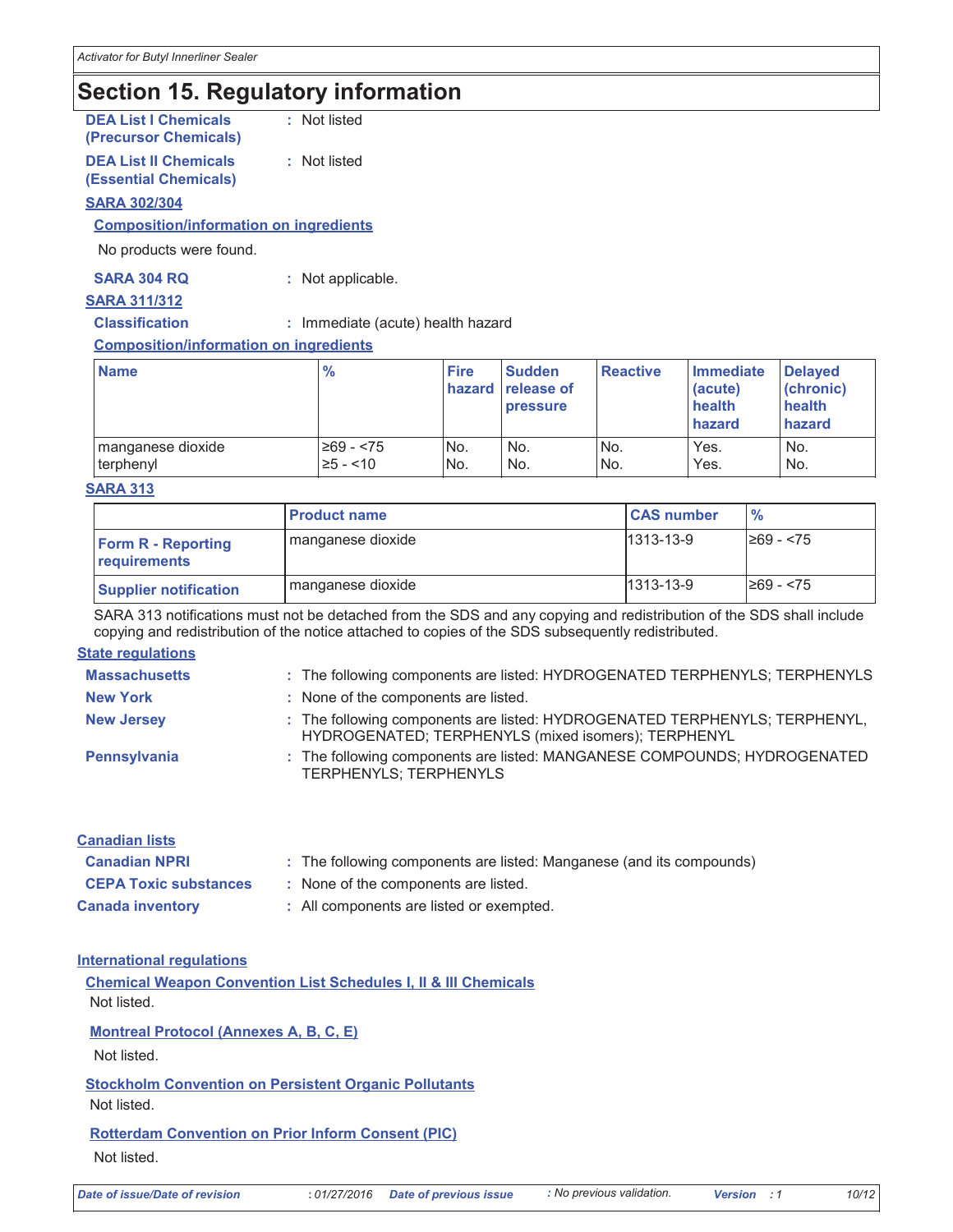## **Section 15. Regulatory information**

### **UNECE Aarhus Protocol on POPs and Heavy Metals**

Not listed.

| <b>International lists</b> |                                                                                    |
|----------------------------|------------------------------------------------------------------------------------|
| <b>National inventory</b>  |                                                                                    |
| <b>Australia</b>           | : 8All components are listed or exempted.                                          |
| Canada                     | : All components are listed or exempted.                                           |
| <b>China</b>               | : All components are listed or exempted.                                           |
| <b>Europe</b>              | : All components are listed or exempted.                                           |
| <b>Japan</b>               | Japan inventory (ENCS): Not determined.<br>Japan inventory (ISHL): Not determined. |
| <b>Malaysia</b>            | : Not determined.                                                                  |
| <b>New Zealand</b>         | : All components are listed or exempted.                                           |
| <b>Philippines</b>         | : All components are listed or exempted.                                           |
| <b>Republic of Korea</b>   | : All components are listed or exempted.                                           |
| <b>Taiwan</b>              | : All components are listed or exempted.                                           |
| <b>Turkey</b>              | : Not determined.                                                                  |

### **Section 16. Other information**

**National Fire Protection Association (U.S.A.)** 



Reprinted with permission from NFPA 704-2001, Identification of the Hazards of Materials for Emergency Response Copyright ©1997, National Fire Protection Association, Quincy, MA 02269. This reprinted material is not the complete and official position of the National Fire Protection Association, on the referenced subject which is represented only by the standard in its entirety.

Copyright ©2001, National Fire Protection Association, Quincy, MA 02269. This warning system is intended to be interpreted and applied only by properly trained individuals to identify fire, health and reactivity hazards of chemicals. The user is referred to certain limited number of chemicals with recommended classifications in NFPA 49 and NFPA 325, which would be used as a guideline only. Whether the chemicals are classified by NFPA or not, anyone using the 704 systems to classify chemicals does so at their own risk.

### **Procedure used to derive the classification**

| <b>Classification</b>                                                                 |  |                                                                                                                                                                                                                                                                                                                                                                              | <b>Justification</b>                     |  |
|---------------------------------------------------------------------------------------|--|------------------------------------------------------------------------------------------------------------------------------------------------------------------------------------------------------------------------------------------------------------------------------------------------------------------------------------------------------------------------------|------------------------------------------|--|
| <b>ACUTE TOXICITY (oral) - Category 4</b><br>ACUTE TOXICITY (inhalation) - Category 4 |  |                                                                                                                                                                                                                                                                                                                                                                              | Calculation method<br>Calculation method |  |
| <b>History</b>                                                                        |  |                                                                                                                                                                                                                                                                                                                                                                              |                                          |  |
| Date of printing                                                                      |  | : 01/27/2016                                                                                                                                                                                                                                                                                                                                                                 |                                          |  |
| Date of issue/Date of<br>revision                                                     |  | : 01/27/2016                                                                                                                                                                                                                                                                                                                                                                 |                                          |  |
| Date of previous issue                                                                |  | : 01/27/2016                                                                                                                                                                                                                                                                                                                                                                 |                                          |  |
| <b>Version</b>                                                                        |  | : 1                                                                                                                                                                                                                                                                                                                                                                          |                                          |  |
| <b>Key to abbreviations</b>                                                           |  | $\therefore$ ATE = Acute Toxicity Estimate<br><b>BCF</b> = Bioconcentration Factor<br>GHS = Globally Harmonized System of Classification and Labelling of Chemicals<br>IATA = International Air Transport Association<br>IBC = Intermediate Bulk Container<br>IMDG = International Maritime Dangerous Goods<br>LogPow = logarithm of the octanol/water partition coefficient |                                          |  |